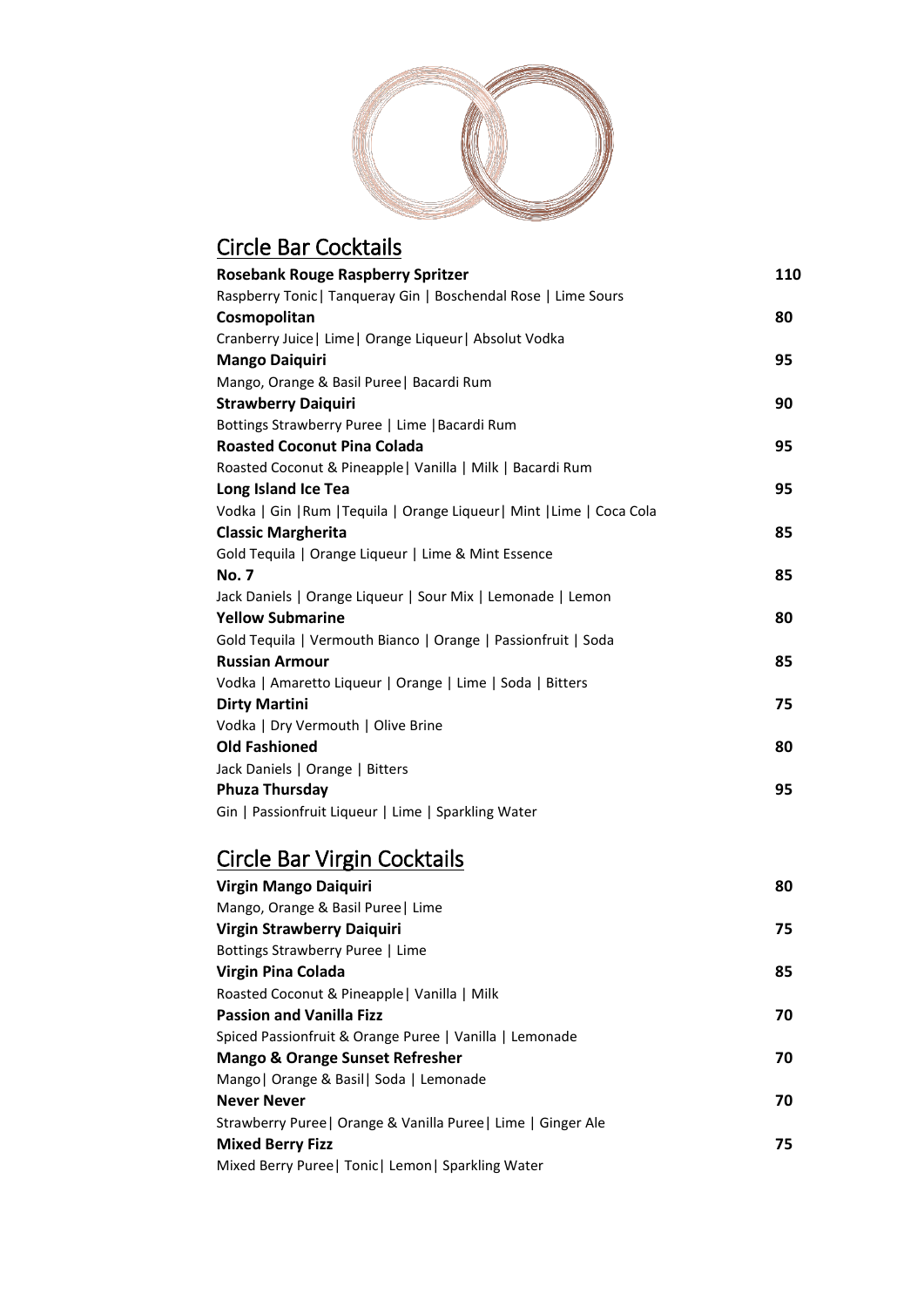

# Sparkling Wine

| Moet & Chandon Nectar Imperial NV (Epernay)                 | 1095   |
|-------------------------------------------------------------|--------|
| Veuve Clicquot Yellow Label Brut NV (Epernay)               | 1100   |
| Moet & Chandon Imperial Brut NV (Epernay)                   | 990    |
| Valdo Oro Puro Prosecco Superiore (Valdobbiadene)           | 575    |
| Valdo Floral Edition Spumante Rose Brut (Valdobbiadene)     | 490    |
| Valdo Ice Blanc de Blancs Spumante Demi Sec (Valdobbiadene) | 430    |
| Valdo DOC Extra Dry Prosecco (Valdobbiadene)                | 390    |
| Simonsig Kaapse Vonkel Brut 2020 (Western Cape)             | 360    |
| Boschendal Grand Cuvee Brut 2013 (Elgin)                    | 490    |
| Boschendal Rose Brut NV (Western Cape)                      | 70/360 |
| <b>Gorgeous Rose NV (Robertson)</b>                         | 360    |
| <b>Robertson Sparkling Brut (Robertson)</b>                 | 195    |
| <b>Robertson Sparkling Sweet Rose (Robertson)</b>           | 195    |
| JC le Roux le Chanson (Stellenbosch)                        | 180    |
| JC le Roux le Domaine non-alcoholic (Stellenbosch)          | 180    |
|                                                             |        |

# Rose Wine

| <b>Boschendal The Rose Garden 2021 (Coastal)</b>                    | 60/180 |
|---------------------------------------------------------------------|--------|
| Boschendal 1685 Chardonnay Pinot Noir 2017 (Western Cape)           | 230    |
| Van Loggerenberg "Break A Leg" Cinsault Blanc de Noir 2021 (Stell.) | 290    |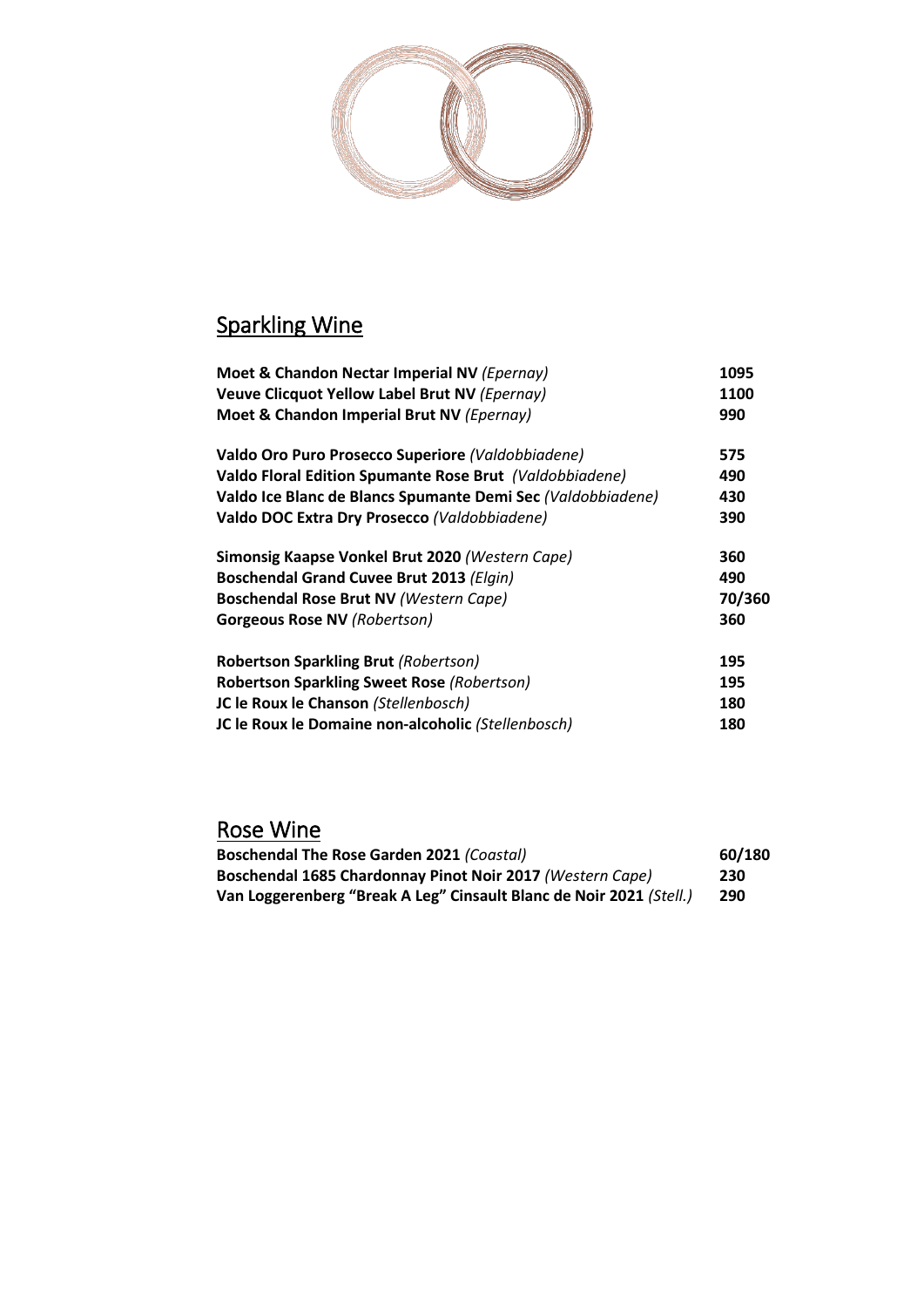

| Sauvignon Blanc                       |        |
|---------------------------------------|--------|
| Durbanville Hills 2021 (Durbanville)  | 60/180 |
| Vondeling 2021 (Voor Parderberg)      | 195    |
| Steenberg Vineyards 2021 (Constantia) | 330    |
|                                       |        |

## Chenin Blanc

| <b>Boschendal Rachelsfontein 2019 (Coastal)</b>   | 160    |
|---------------------------------------------------|--------|
| <b>KWV Classic Collection 2019 (Western Cape)</b> | 55/165 |
| Remhoogte First Light 2020 (Stellenbosch)         | 195    |
| <b>Mullineux Kloof Street 2019 (Swartland)</b>    | 250    |
| Ken Forrester Vineyards Old Vine 2021 (Coastal)   | 330    |
| Spier CWG Organic Farmhouse 2017 (Western Cape)   | 830*   |

#### **Chardonnay**

.

| 1685 Boschendal 2017 (Western Cape)        | 80/240 |
|--------------------------------------------|--------|
| Tokara Stellenbosch 2018 (Western Cape)    | 280    |
| Spioenkop '1900' 2019 (Elgin)              | 330    |
| De Wetshof Estate Finesse 2018 (Robertson) | 340    |

## Other White Varietals & Blends

| Boschendal Le Bouquet 2019 (Western Cape)                | 150    |
|----------------------------------------------------------|--------|
| Protea Pinot Grigio 2020 (Western Cape)                  | 160    |
| Ashbourne Sauvignon/Chardonnay 2019 (Walker Bay)         | 220    |
| Haute Cabriere Chardonnay Pinot Noir 2020 (Western Cape) | 240    |
| Cederberg Bukketraube 2019 (Cederberg)                   | 240    |
| De Morgenzon CWG Rousanne 2017 (Stellenbosch)            | $990*$ |

\*Great wines play a critical role in the overall dining experience at Tsogo Sun hotels and restaurants. As testament to our commitment to providing guests with unparalleled value and opportunity, Cape Winemakers Guild & Nederburg Auction Wines sourced by Group Sommelier Miguel Chan, are offered to you with minimal mark-up (prices marked with an asterix).